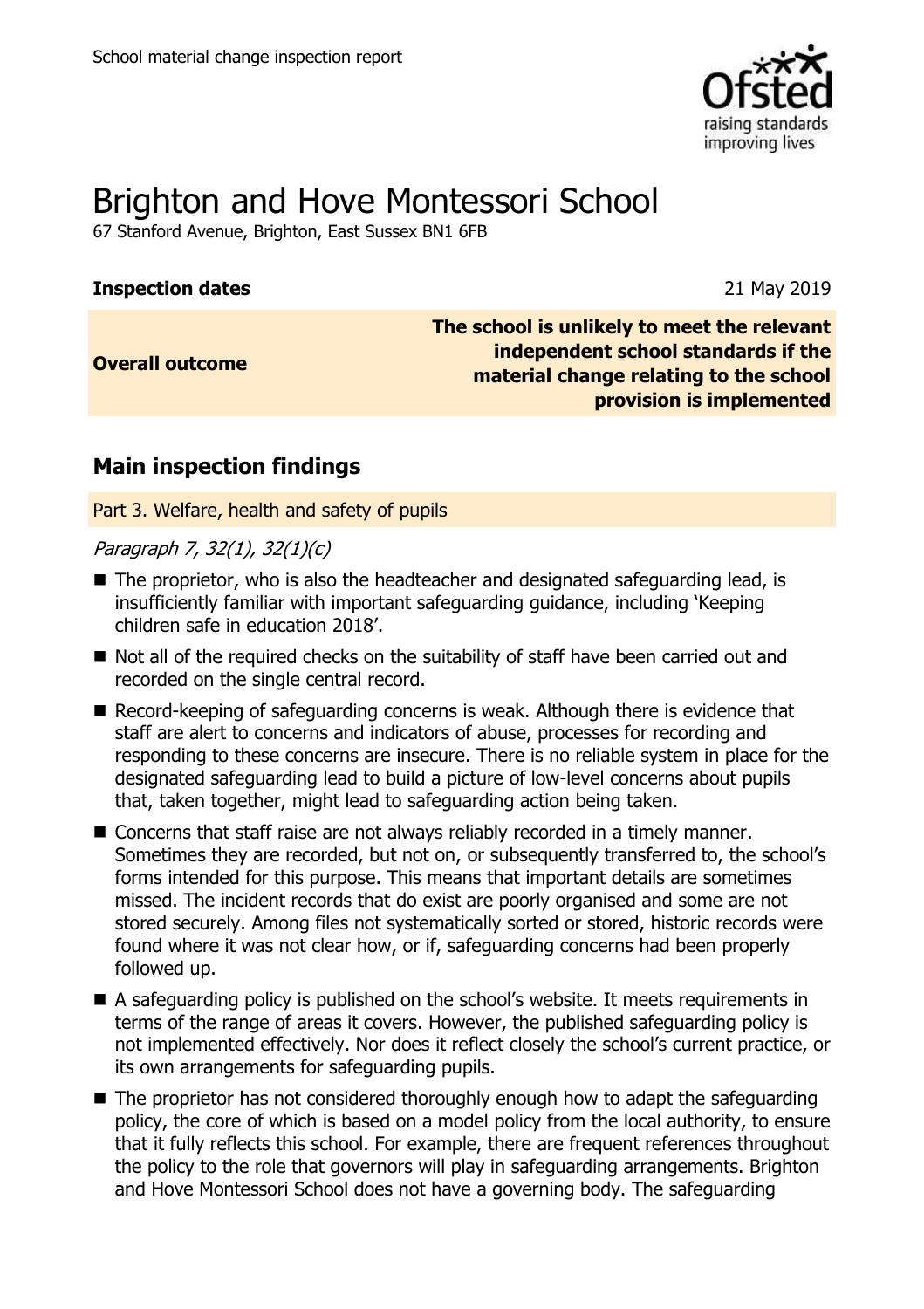

policy's intended overarching 'disclaimer' that the school does not have governors near the beginning of the policy, and the possible alternatives, do not amount to an adequate explanation of how this should work in practice in each instance where the policy suggests governors should have a role.

■ This paragraph is not met currently and, is therefore unlikely to continue to be met if the material change is implemented.

#### Paragraphs 11, 12, 14 and 16

- No evidence was noted that indicated unmet standards relating to the health and safety, risk-assessment or fire-safety arrangements of the currently operating provision. However, preparations for the proposed expansion are at the earliest stages, and in relation to the above paragraphs, amount predominantly to statements of good intent.
- The proposed accommodation on the floors above the existing school is currently appointed as a residential space. At present, there is no full or formal risk assessment of the implications of the change of use.
- The fire-safety risk assessment has not been extended to account for up to 20 additional pupils, plus staff, being housed on an upper floor. The proprietor has not fully considered the implications of a significant increase in people at the evacuation point. For example, there are no confirmed plans or arrangement for the likelihood that in the event of an emergency, pupils would need to be moved further away from the building.
- As per the current accommodation, the proprietor intends to commission external firesafety experts to advise on the extended school's fire-safety arrangements and risk assessment. However, this has not yet happened.
- There are paragraphs in this part that are not met with respect to current pupils. There are others where work is not sufficiently advanced to evidence that standards are likely to continue to be met if the material change is implemented.

Part 4. Suitability of staff, supply staff, and proprietors

#### Paragraphs 17, 18, 19, 20 and 21

- The single central record does not meet requirements. Those responsible for making the checks on staff and administering, monitoring or overseeing the single central record do not understand the purpose of, or differences between, all of the required checks.
- Not all teaching staff have been subject to a check that they have not been prohibited from teaching.
- References have been obtained for staff that have lived or worked abroad. However, no further checks have been made for any relevant events that occurred outside the United Kingdom, contrary to the guidance issued by the Secretary of State and the Home Office. The proprietor was not familiar with guidance for how to carry out these important safety checks.
- The proprietor did not know about statutory checks on whether any leaders have previously been prohibited from taking part in the management of an independent school. She had not used the guidance to consider which staff may require this check,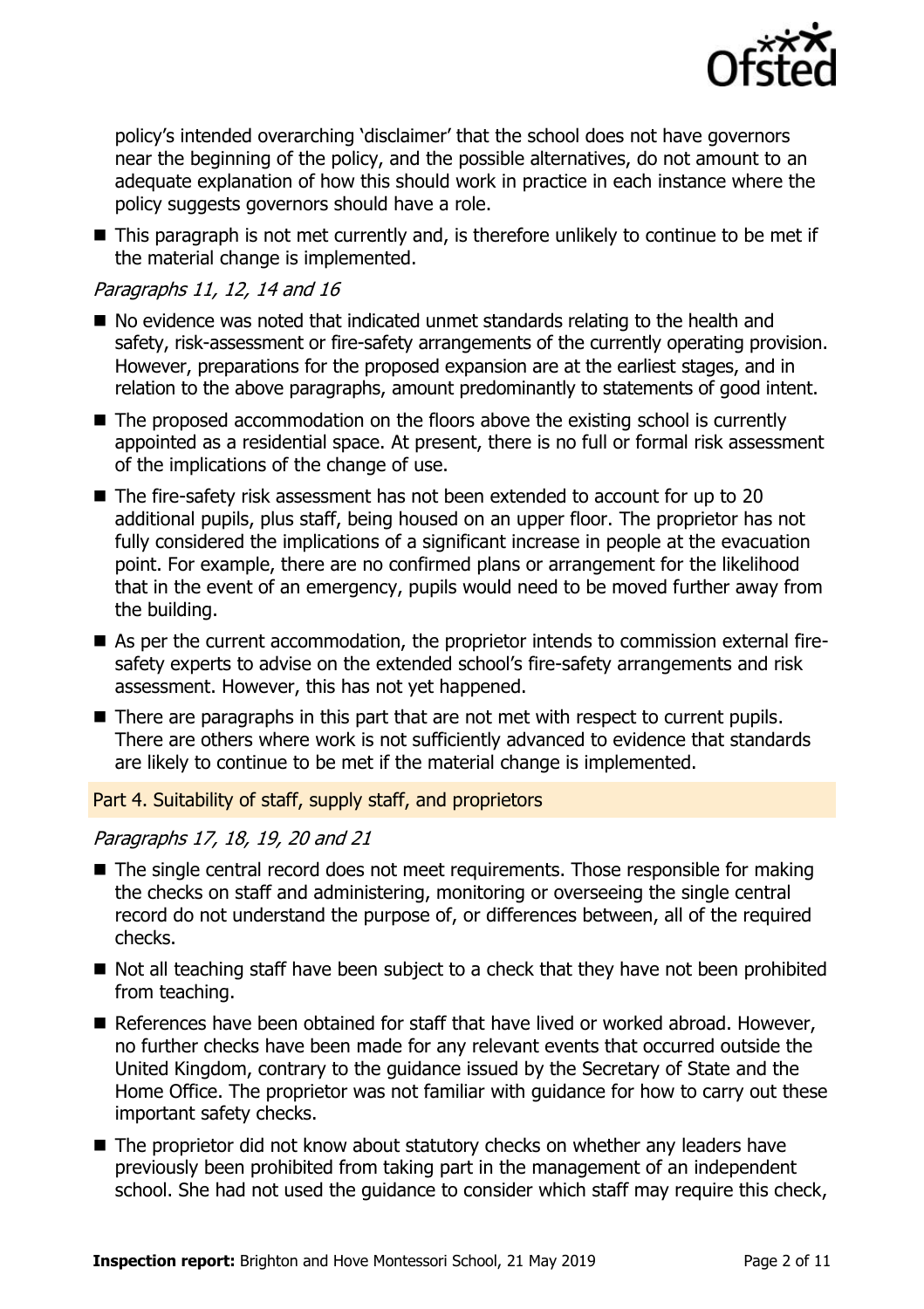

either now, or following any restructuring of leadership roles due to the expansion. There was no space on the single central record to show whether any of these checks have been carried out.

- The single central record does not show whether barred-list checks have been made on relevant staff. Although upon reviewing files during the inspection, it became apparent that these checks had been made, it was also clear that those responsible for safer recruitment do not understand the different levels of check and who should and should not have the highest level.
- There are paragraphs in this part that are currently unmet and are therefore unlikely to continue to be met if the material change is implemented.

#### Part 5. Premises of and accommodation at schools

#### Paragraphs 22, 23, 24, 25, 26, 27, 28 and 29

- The proprietor's proposal is to extend educational provision to occupy the upper two floors of the existing property. Currently, these floors are furnished for residential purposes. They have not yet been converted or furnished for use as a school.
- When ready, the accommodation will provide three additional rooms for teaching and learning, including one large and two smaller spaces.
- There are separate toilet and washing facilities for staff and pupils. Currently, there is provision for one further toilet for the additional 20 pupils, which is in line with nonstatutory guidance. However, the proprietor has plans to adapt the existing bathroom to provide two individual toilets with integral washing facilities.
- $\blacksquare$  There are sufficient supplies of thermostatically controlled hot and cold running water, and mains drinking water, which are labelled in the currently-used spaces.
- The school will continue to make use of existing facilities for the short-term care of sick or injured pupils.
- There is sufficient outdoor space on site to accommodate the youngest children. The proprietor intends to continue existing arrangements for the older pupils to access a nearby park for recreational purposes daily and at least weekly for physical education.
- Although the accommodation currently has sufficient light and acoustic conditions conducive to effective learning, the proprietor has plans to improve both the lighting and the décor of this part of the premises. The proprietor has identified damp which she reports requires treatment before decoration. Fixed shelving that is on the stairway currently presents a hazard on the only escape route and evacuation routes are not signposted. Consequently, the proprietor is not able to demonstrate at this stage that the health and safety of pupils would be assured.
- Not all the paragraphs in this part are likely to continue to be met if the material change is implemented.

#### Part 8. Quality of leadership in and management of schools

#### Paragraph 34

■ The proprietor has not ensured that the independent school standards are met consistently. Critical standards in relation to the school's current operation, including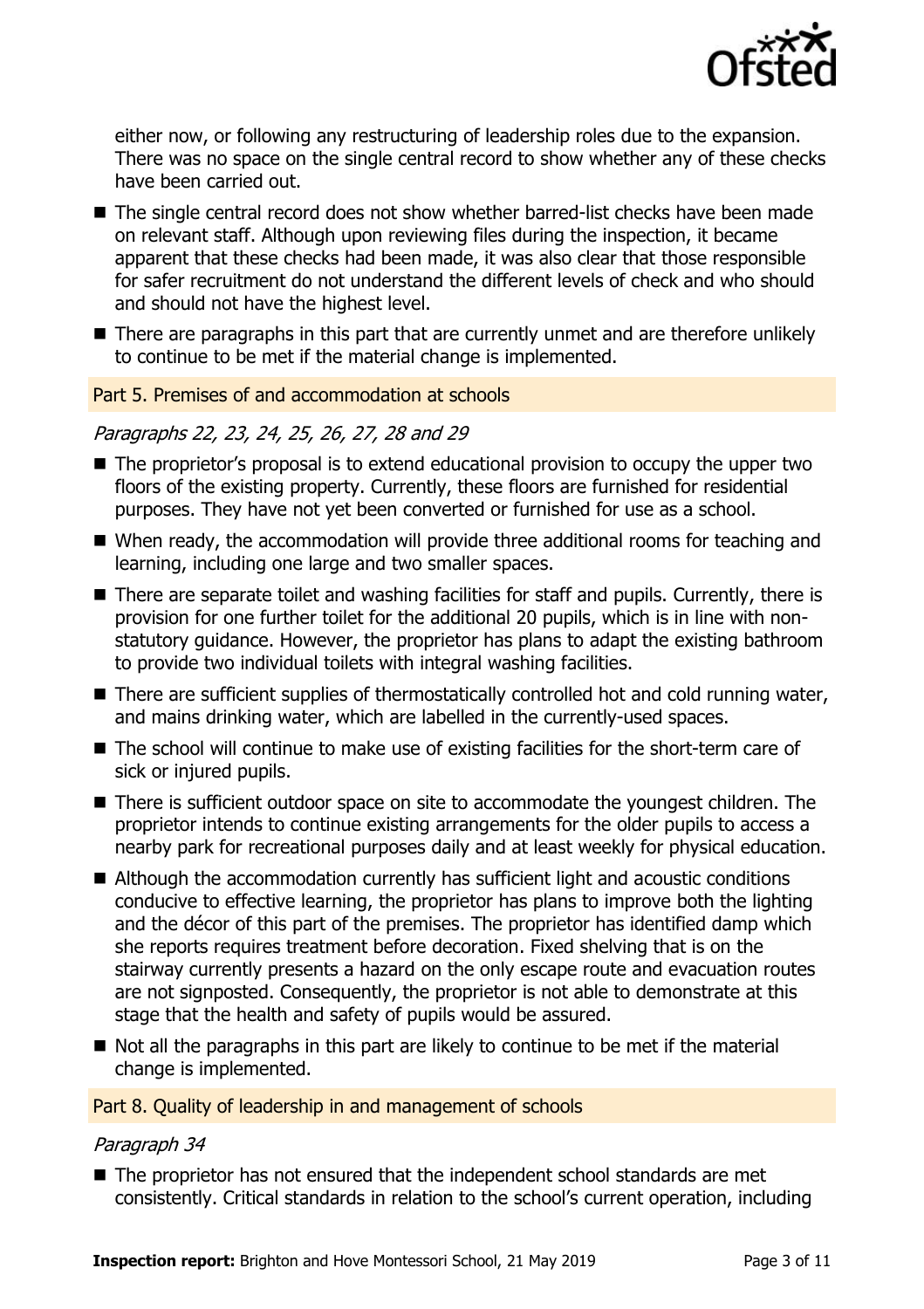

those relating to safeguarding, are unmet. Planning for the proposed material change is not sufficiently advanced to demonstrate that all standards relating to the proposal are likely to be met.

- The proprietor is not sufficiently familiar with some of the most important guidance associated with running an independent school. This has led to gaps in vital parts of the school's work, such as safer recruitment. For example, the proprietor has not ensured that staff responsible for carrying out suitability checks know how to make prohibition from teaching checks where relevant, including on staff who do not have a registration number.
- The weaknesses in safeguarding mean that pupils' well-being cannot be assured.
- The paragraph in this part is currently unmet and is therefore unlikely to continue to be met if the requested material change is implemented.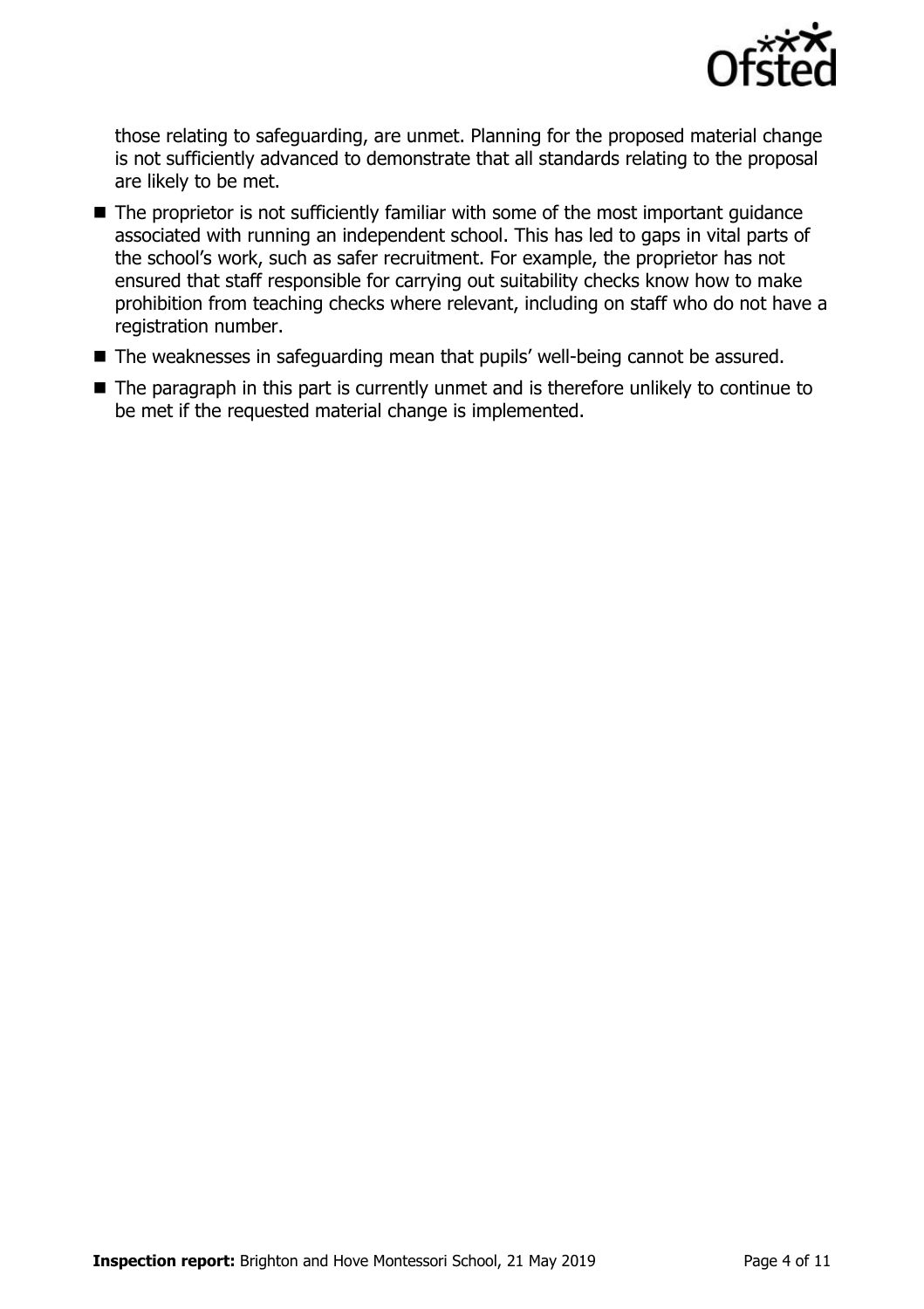

## **Compliance with regulatory requirements**

The school does not meet the requirements of the schedule to The Education (Independent School Standards) Regulations 2014 ('the independent school standards') and associated requirements that are relevant to the material change, as set out in the annex of this report.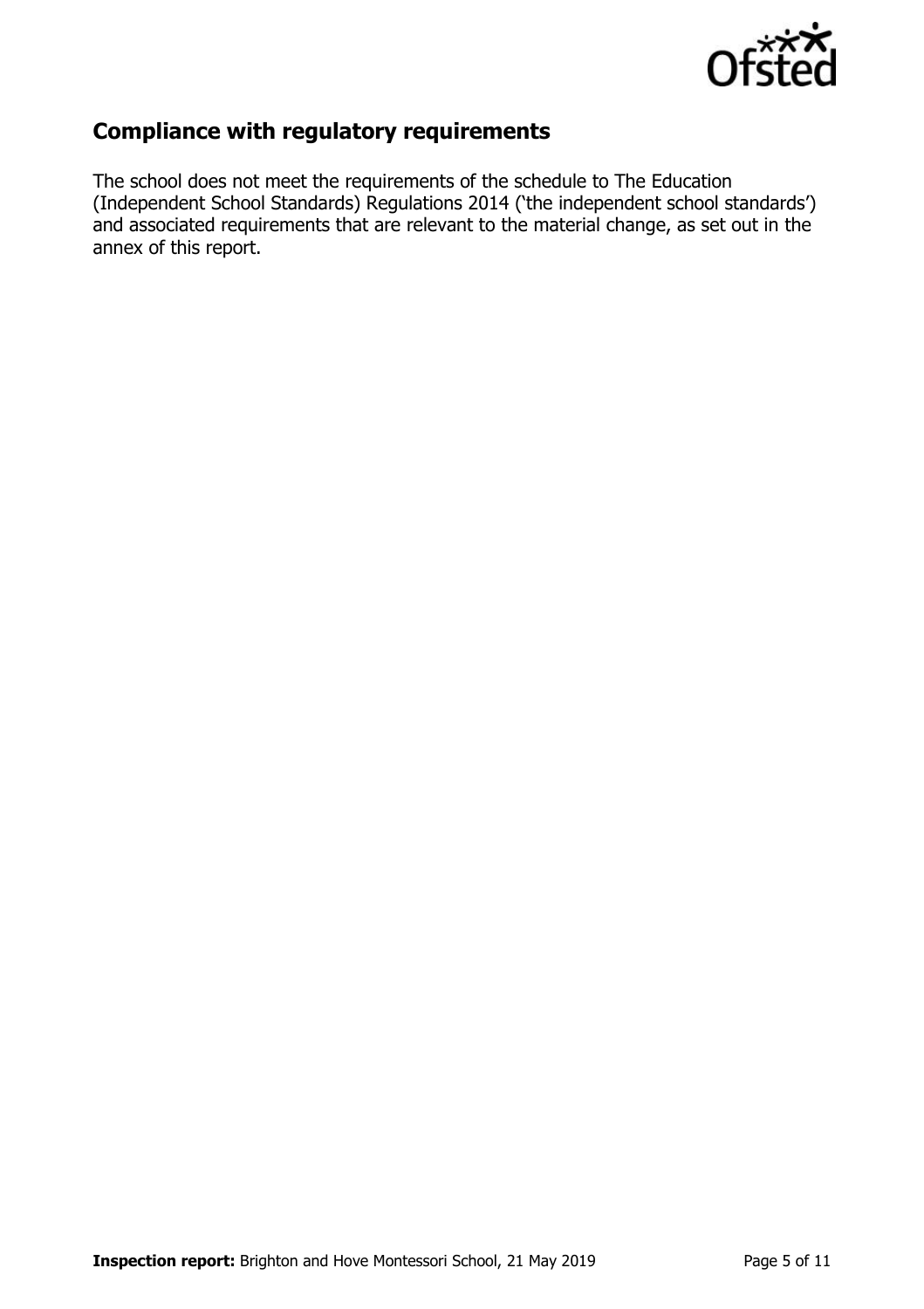

# **School details**

| Unique reference number  | 133348   |
|--------------------------|----------|
| DfE registration number  | 846/6023 |
| <b>Inspection number</b> | 10106892 |

This inspection was carried out under section 162(4) of the Education Act 2002, the purpose of which is to advise the Secretary of State for Education about the school's likely compliance with the independent school standards relevant to the material change that the school has applied to make.

| Type of school                       | Other independent school        |
|--------------------------------------|---------------------------------|
| School status                        | Independent school              |
| Proprietor                           | Daisy Cockburn                  |
| <b>Headteacher</b>                   | Daisy Cockburn                  |
| Annual fees (day pupils)             | £7,818                          |
| Telephone number                     | 01273 702485                    |
| Website                              | www.brighton-montessori.org.uk  |
| <b>Email address</b>                 | info@brighton-montessori.org.uk |
| Date of previous standard inspection | 5-7 June 2018                   |

## **Pupils**

|                                        | School's current School's<br>position | proposal | Inspector's<br>recommendation |
|----------------------------------------|---------------------------------------|----------|-------------------------------|
| Age range of pupils                    | 2 to 12                               | $2 - 12$ | $2 - 12$                      |
| Number of pupils on the<br>school roll | 45                                    | 65       | 65                            |

#### **Pupils**

|                                                        | School's current position School's proposal |       |
|--------------------------------------------------------|---------------------------------------------|-------|
| <b>Gender of pupils</b>                                | Mixed                                       | Mixed |
| Number of full-time pupils<br>of compulsory school age | 31                                          | 65    |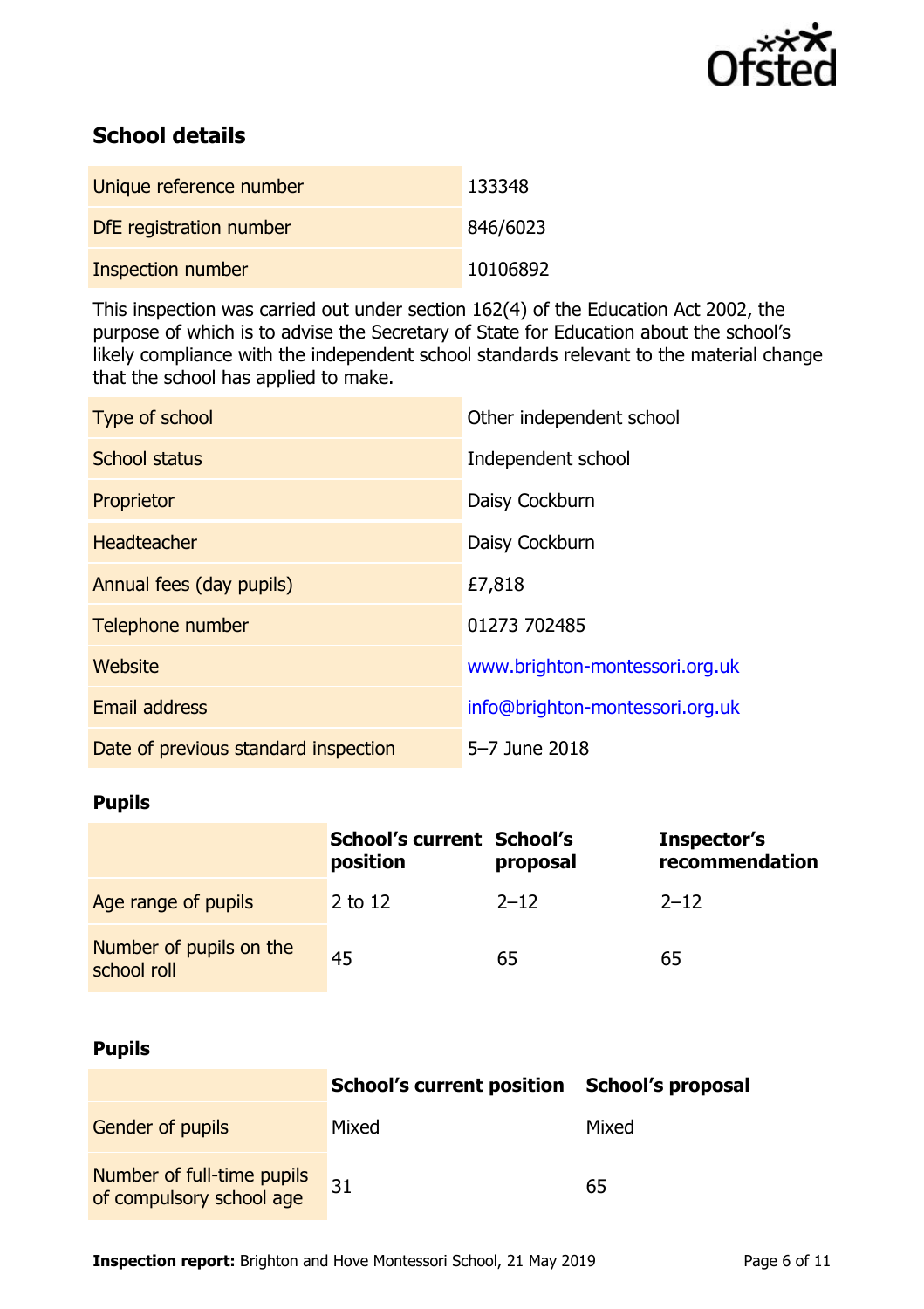

| Number of part-time pupils 14                                                                             |              | 14             |
|-----------------------------------------------------------------------------------------------------------|--------------|----------------|
| Number of pupils with<br>special educational needs<br>and/or disabilities                                 | $\mathbf{1}$ | $\overline{2}$ |
| Of which, number of pupils<br>with an education, health<br>and care plan                                  | 1            | 2              |
| Of which, number of pupils<br>paid for by a local authority<br>with an education, health<br>and care plan |              | $\mathbf{I}$   |

#### **Staff**

|                                                  | School's current position School's proposal |  |
|--------------------------------------------------|---------------------------------------------|--|
| Number of full-time<br>equivalent teaching staff |                                             |  |
| Number of part-time<br>teaching staff            |                                             |  |

#### **Information about this school**

- The school is a Montessori non-selective, mixed day school for pupils aged between two and 12 years of age. The school operates from a large converted Victorian house and gardens.
- The headteacher is also the sole proprietor of the school.
- The school is currently registered for 45 pupils, and at the time of the inspection was full.
- The school was last inspected 5 to 7 June 2018, when the overall effectiveness was judged to be good.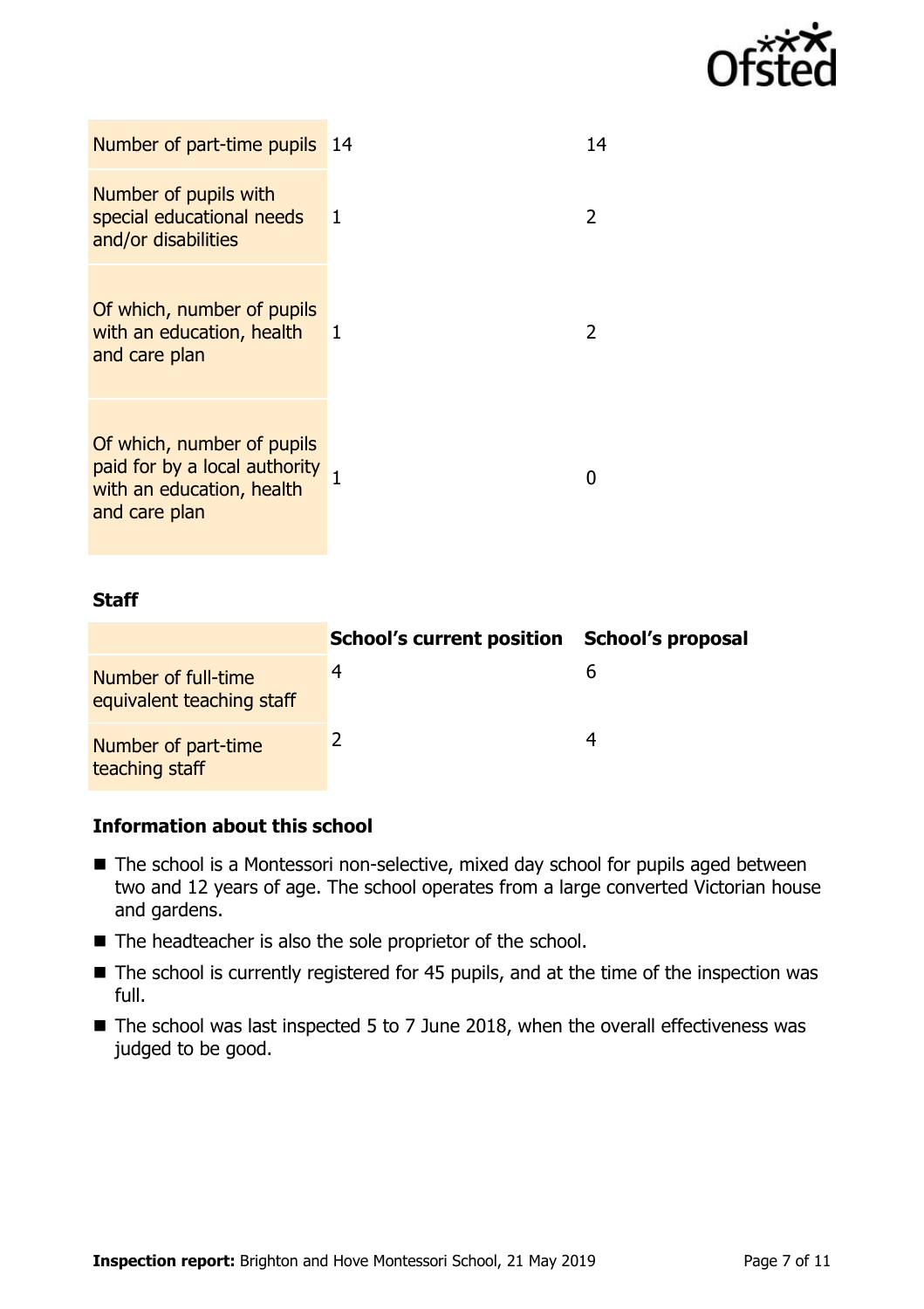

## **Information about this inspection**

- The inspection was commissioned by the Department for Education because the proprietor had applied to make changes to the school's registration. The proprietor wished to increase the number of pupils on roll.
- This was the first material change inspection.
- Prior to the visit, the inspector's preparations included familiarising himself with the context and inspection history of the school. He also reviewed the school's website and scrutinised some of the available policies.
- On site, the inspector held discussions with the headteacher, who is also the proprietor. He also met other staff and pupils informally as he toured the premises with the headteacher.
- While touring the site, inside and out, the inspector took account of the current situation of the premises, as well as the plans, intentions and proposed developments.
- The inspector checked policies, records and documentation in relation to the specific independent school standards that were within the scope of this inspection. This included checking the single central record and safeguarding policy. He reviewed safeguarding arrangements and safer recruitment procedures.

#### **Inspection team**

Clive Dunn, lead inspector **Her Majesty's Inspector**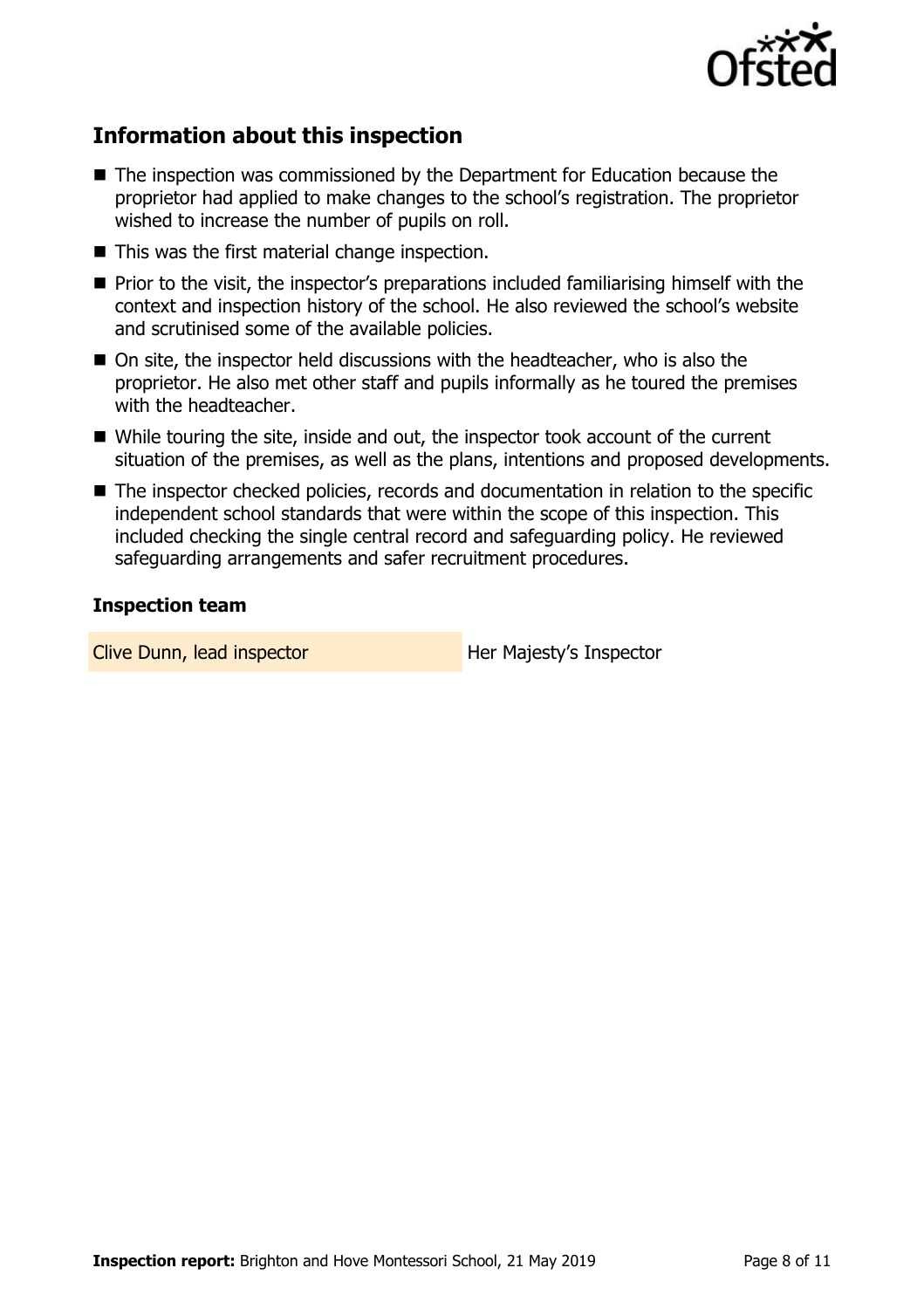

## **Annex. Compliance with regulatory requirements**

#### **The school does not meet the following independent school standards**

#### **Part 3. Welfare, health and safety of pupils**

- $\blacksquare$  7 The standard in this paragraph is met if the proprietor ensures that-
	- 7(a) arrangements are made to safeguard and promote the welfare of pupils at the school; and
	- 7(b) such arrangements have regard to any guidance issued by the Secretary of State.

#### **Part 4. Suitability of staff, supply staff, and proprietors**

- $\blacksquare$  18(2) The standard in this paragraph is met if-
	- 18(2)(b) no such person carries out work, or intends to carry out work, at the school in contravention of a prohibition order, an interim prohibition order, or any direction made under section 128 of the 2008 Act or section 142 of the 2002 Act, or any disqualification, prohibition or restriction which takes effect as if contained in either such direction;
	- $-18(2)(e)$  in the case of any person for whom, by reason of that person living or having lived outside the United Kingdom, obtaining such a certificate is not sufficient to establish the person's suitability to work in a school, such further checks are made as the proprietor considers appropriate, having regard to any guidance issued by the Secretary of State; and
- $\blacksquare$  18(3) The checks referred to in sub-paragraphs (2)(c) and (except where subparagraph (4) applies) (2)(e) must be completed before a person's appointment.
- $\blacksquare$  21(1) The standard in this paragraph is met if the proprietor keeps a register which shows such of the information referred to in sub-paragraphs (3) to (7) as is applicable to the school in question.
- $\blacksquare$  21(3) The information referred to in this sub-paragraph is—
	- 21(3)(a) in relation to each member of staff ("S") appointed on or after 1st May 2007, whether—
	- 21(3)(a)(ii) a check was made to establish whether S is barred from regulated activity relating to children in accordance with section 3(2) of the 2006 Act;
	- 21(3)(a)(iii) a check was made to establish whether S is subject to any direction made under section 128 of the 2008 Act or section 142 of the 2002 Act or any disqualification, prohibition or restriction which takes effect as if contained in such a direction;
	- 21(3)(a)(viii) checks were made pursuant to paragraph 18(2)(e),
	- 21(3)(b) in relation to each member of staff ("S"), whether a check was made to establish whether S is subject to a prohibition order or an interim prohibition order, including the date on which such check was completed.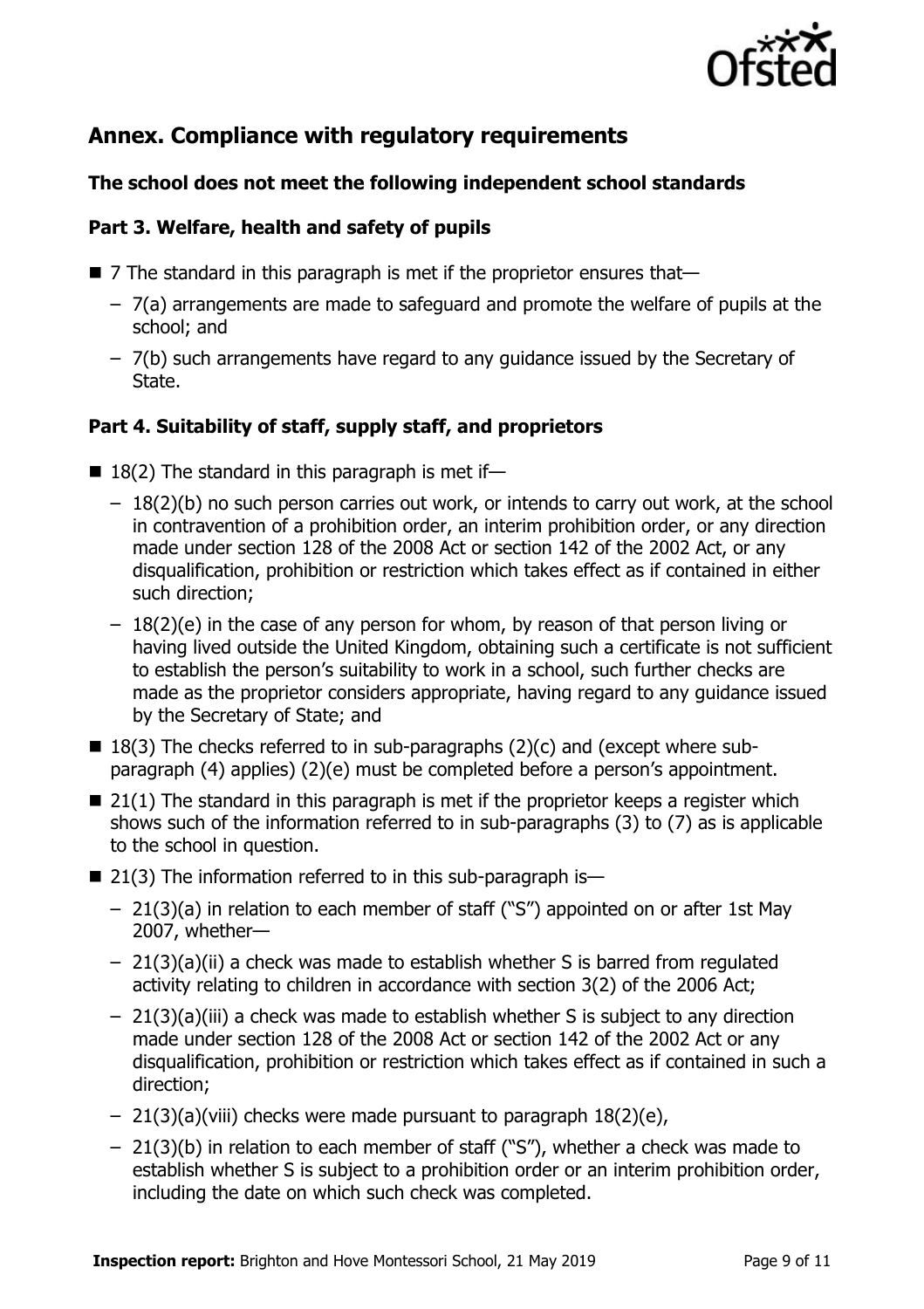

### **Part 8. Quality of leadership in and management of schools**

- $\blacksquare$  34(1) The standard about the quality of leadership and management is met if the proprietor ensures that persons with leadership and management responsibilities at the school—
	- 34(1)(a) demonstrate good skills and knowledge appropriate to their role so that the independent school standards are met consistently;
	- 34(1)(b) fulfil their responsibilities effectively so that the independent school standards are met consistently; and
	- $-$  34(1)(c) actively promote the well-being of pupils.

#### **The school is unlikely to meet the following independent school standards**

#### **Part 3. Welfare, health and safety of pupils**

- 11 The standard in this paragraph is met if the proprietor ensures that relevant health and safety laws are complied with by the drawing up and effective implementation of a written health and safety policy.
- 12 The standard in this paragraph is met if the proprietor ensures compliance with the Regulatory Reform (Fire Safety) Order 2005.
- 16 The standard in this paragraph is met if the proprietor ensures that-
	- 16(a) the welfare of pupils at the school is safeguarded and promoted by the drawing up and effective implementation of a written risk assessment policy; and
	- 16(b) appropriate action is taken to reduce risks that are identified.

#### **Part 5. Premises of and accommodation at schools**

■ 25 The standard in this paragraph is met if the proprietor ensures that the school premises and the accommodation and facilities provided therein are maintained to a standard such that, so far as is reasonably practicable, the health, safety and welfare of pupils are ensured.